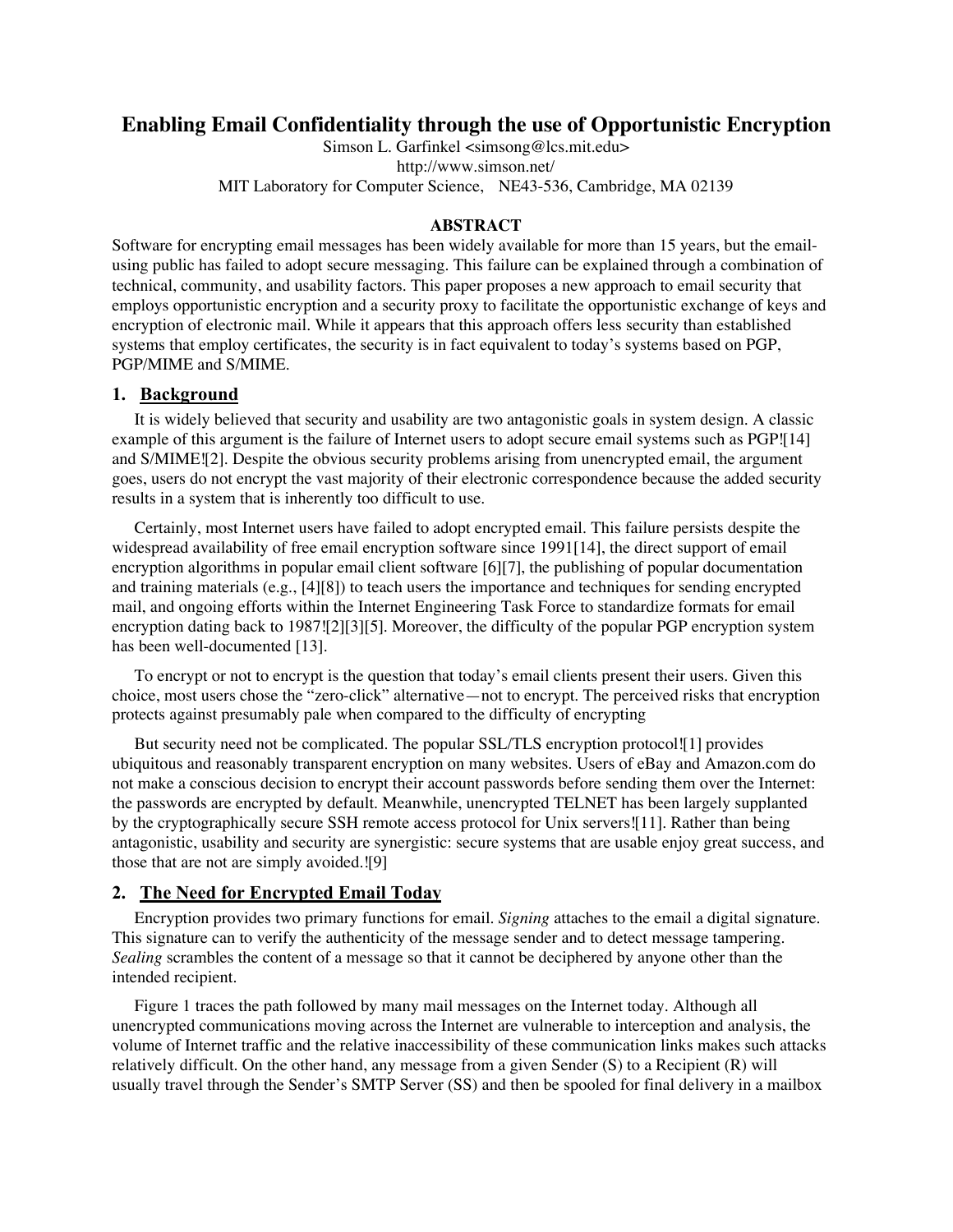on the Recipient's POP Server (RS). These computers provide ideal locations for targeted monitoring or message modification.

There is no reason to use encryption unless there is a risk of sender spoofing, unauthorized message adulteration, or unauthorized message interception. These risks are real: accounts of email interception can be found in many popular works, including [10] and [12].



### **Figure 1 Internet Email is vulnerable to interception at many points**

Another risk not shown in Figure 1 is that a hostile third party will send a message to R that appears to come from the S, but in fact does not. A special case occurs when the third party sends mail to R that appears to come from R herself! Many senders of unsolicited commercial email (i.e. *spam*) use such techniques in an attempt to bypass anti-spam filters.

Despite the risks, email encryption remains relatively rare. We believe that the reason is systematic *usability barriers.* Consider, for S to send an encrypted message to R, S must:

- 1. Determine if R in fact desires to receive encrypted messages and can decrypt them.
- 2. Determine the email encryption system that R is using.
- 3. Obtain a copy of R's public key  $(K_R)$ , being careful to verify that the key in fact belongs to R (and not to some other Internet user with a similar name or email address).
- 4. Verify that R still possesses the corresponding private key for  $K_R$ .
- 5. Load  $K_R$  into either an email client or special-purpose encryption program.
- 6. Create a private/public key pair  $(K<sub>s</sub>)$  for signing the message, if one does not already exist.
- 7. Compose the message.
- 8. Sign the message with  $K_s$  and encrypt it with  $K_R$ .
- 9. Send the message.

To decrypt this message and verify the sender, R must:

- 1. Provide the encrypted message as input to a suitable decryption program.
- 2. If R's private key is encrypted, R must enter a pass phrase to decrypt it.
- 3. If S's signature is to be verified, R must obtain S's public key to verify the message.
- 4. View the decrypted/verified message.

Additional barriers exist that prevent S from even systematically signing all outgoing email messages as a matter of course, thanks to the way that programs such as Microsoft Outlook and Outlook Express handle signed messages received in PGP/MIME or S/MIME format. Microsoft's programs frequently display a signed message as a blank message with two attachments: one for the "signed" message and one for the signature. Viewing such messages can be quite cumbersome. Outlook and Outlook Express may also generate a warning if the sender's key is not registered or the key's Certificate Authority is not trusted. In either of these cases, the Microsoft programs force the user to acknowledge a security warning before the message content is displayed. As a result, some people who receive messages that are merely signed will ask the sender to stop sending digitally signed messages because they are annoying to the recipient.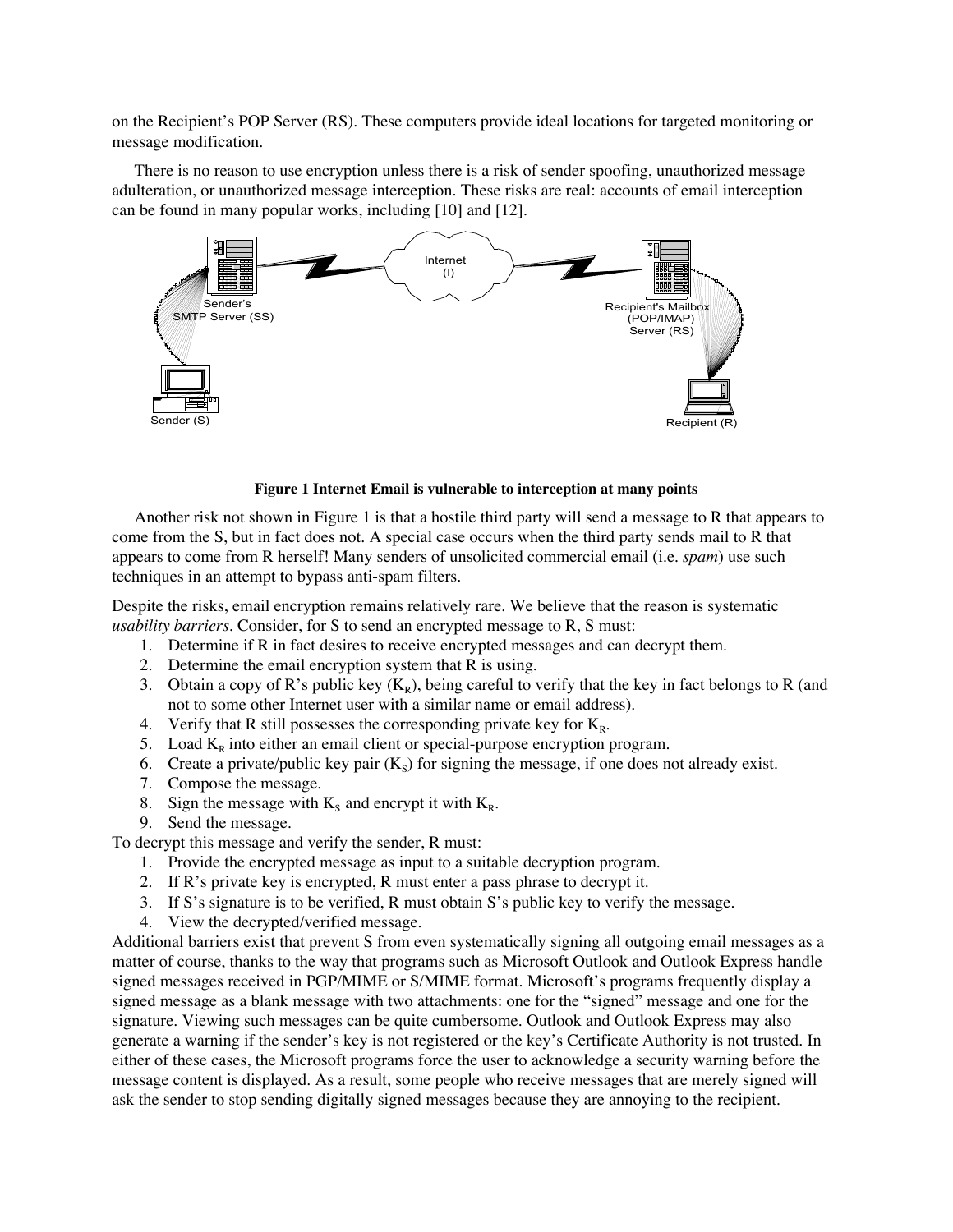# **3. A Zero-Click Interface for Encrypted Email**

*Stream* is an email encryption system designed to overcome the usability problems that have heretofore plagued the world of cryptographically-protected Internet email through the use of a zero-click interface. Stream operates as a filter on outgoing email messages through the use of an SMTP proxy, and on incoming email messages through the use of a POP proxy.

As an outgoing filter, Stream automatically performs these actions for each outgoing message (M):

- 1. Determines the sender's email address E.
- 2. Creates a public/private key pair for address  $E(K<sub>E</sub>)$  if one does not exist.
- 3. Places a copy of  $K<sub>E</sub>$  in M's message header.
- 4. Evaluates the recipients  $(R_{1,n})$  of message M. If a public key  $(K_R)$  for R is known, Stream:
	- a. Encapsulates M's original mail header within message M.
	- b. Adds to this encapsulated header the key fingerprint for each recipient's encryption key.
	- c. Creates a new *sanitized mail header* for message M containing a single To: address and a nondescript Subject: line.
	- d. Encrypts M for the recipient and sends the message out through SMTP server SS.
- 5. Finally, the original message is sent to any recipients for whom  $K_R$  is not known, if there are any.

Stream provides *opportunistic encryption*: if the email message can be encrypted, it is. If it cannot be encrypted, it is sent without encryption. We believe that this behavior mimics the behavior of existing users of encryption: they use it if they can, but if they can't, they send their message anyway.

As an incoming filter, Stream automatically performs these actions on each incoming message (M):

- 1. Determines if an encryption key is present in the mail header.
	- a. If so, the key is added to the user's key database.
	- b. If this is a new key for an existing email address in the database, the user is warned through an additional email message alerting them to the fact. This warning is similar to the warning that SSH generates when a server's public key is changed.
- 2. If the message is encrypted:
	- a. Stream decrypts the message.
	- b. Unencapsulates the encapsulated mail headers.
	- c. If key fingerprints were present, Stream verifies that the fingerprints on the encapsulated message headers match those for the copies of the keys in the key database.
	- d. If the fingerprints do not match, a warning is sent to the recipient.
	- e. Finally, Stream inserts a special character (currently the plus sign) at the beginning of the Subject: line.

Stream treats this special character (+) as the *mandatory encryption character*. If this character is present at the beginning of a Subject: line (ignoring any number of repeating "Re:" sequences), Stream will omit outgoing step 5 — that is, it will not transmit an unencrypted message. In this manner, a reply to an encrypted message is always encrypted unless a user takes specific actions to the contrary.

## **4. Analysis of Usability, Security, and Related Work**

Considerable complexity in existing email encryption systems comes from issues of key management and the perceived need to verify the identity of public key holders. For example, [4] devotes one chapter each to email signing and sealing, but five chapters to key management issues. By eliminating explicit key management from the user experience, the task of sending and receiving encrypted email is dramatically simplified.

PGP's "Web of Trust" allows "trusted introducers" to certify the authenticity of email addresses and human-readable names associated with keys. Although technically elegant, PGP's approach ignores the fact that most electronic introductions take place when the introducer sends an email message to the other two participants. Stream's use of signed, sealed and encapsulated message headers and key fingerprints